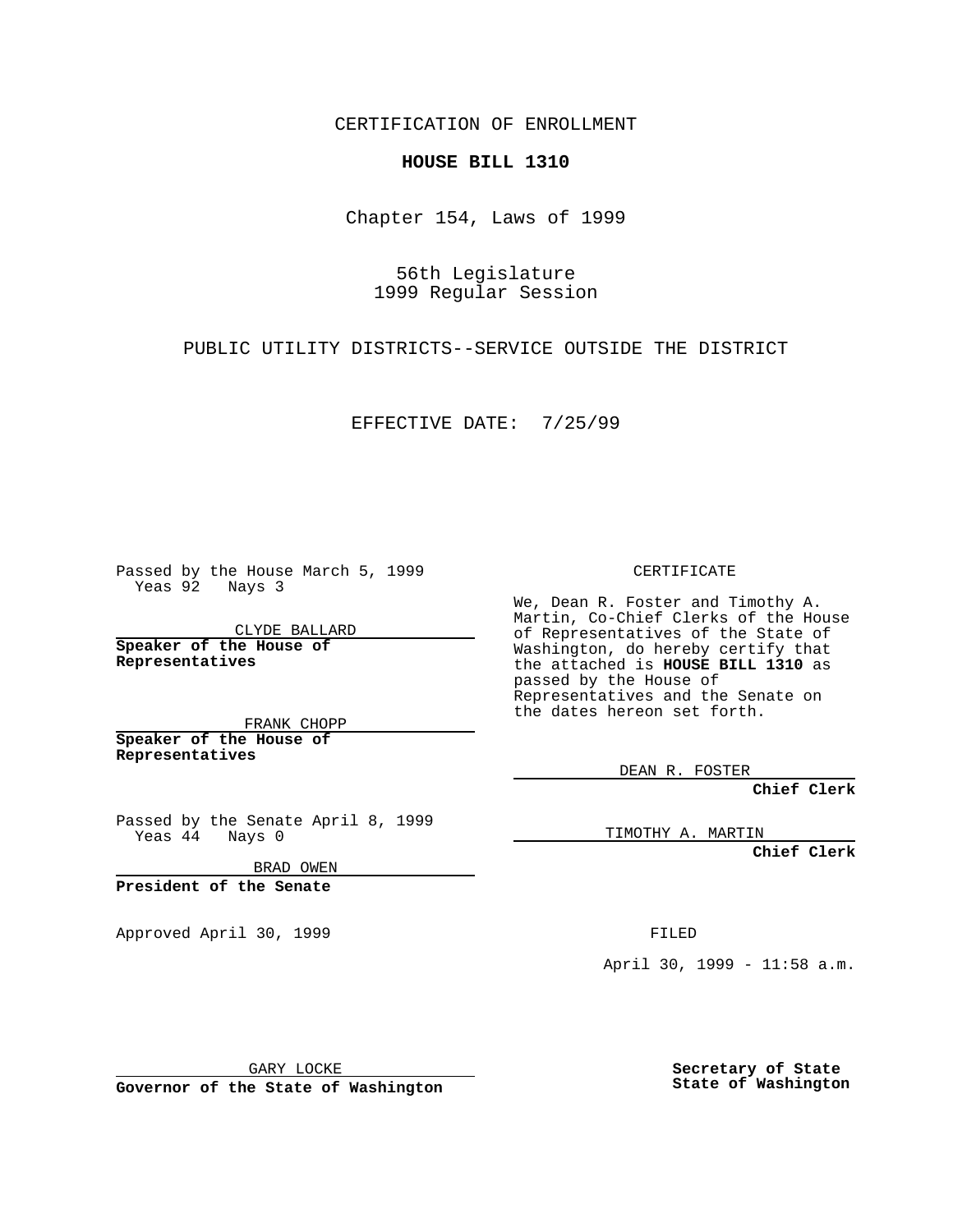## **HOUSE BILL 1310** \_\_\_\_\_\_\_\_\_\_\_\_\_\_\_\_\_\_\_\_\_\_\_\_\_\_\_\_\_\_\_\_\_\_\_\_\_\_\_\_\_\_\_\_\_\_\_

\_\_\_\_\_\_\_\_\_\_\_\_\_\_\_\_\_\_\_\_\_\_\_\_\_\_\_\_\_\_\_\_\_\_\_\_\_\_\_\_\_\_\_\_\_\_\_

Passed Legislature - 1999 Regular Session

**State of Washington 56th Legislature 1999 Regular Session**

**By** Representatives Scott, Mulliken, Morris, Schoesler, Ericksen and Linville

Read first time 01/21/1999. Referred to Committee on Local Government.

 AN ACT Relating to the authority of a public utility district to furnish water to persons outside of the district and the county where the district is located, and to establish local utility districts for water or sewer facilities outside of a district and the county where it is located; and amending RCW 54.16.030 and 54.16.120.

6 BE IT ENACTED BY THE LEGISLATURE OF THE STATE OF WASHINGTON:

7 **Sec. 1.** RCW 54.16.030 and 1998 c 49 s 1 are each amended to read 8 as follows:

 A district may construct, purchase, condemn and purchase, acquire, add to, maintain, conduct, and operate water works and irrigation plants and systems, within or without its limits, for the purpose of 12 furnishing the district, and the inhabitants thereof, and of the county in which the district is located, and any other persons including 14 public and private corporations within or without ((its limits)) the 15 limits of the district or the county, with an ample supply of water for all purposes, public and private, including water power, domestic use, and irrigation, with full and exclusive authority to sell and regulate and control the use, distribution, and price thereof.